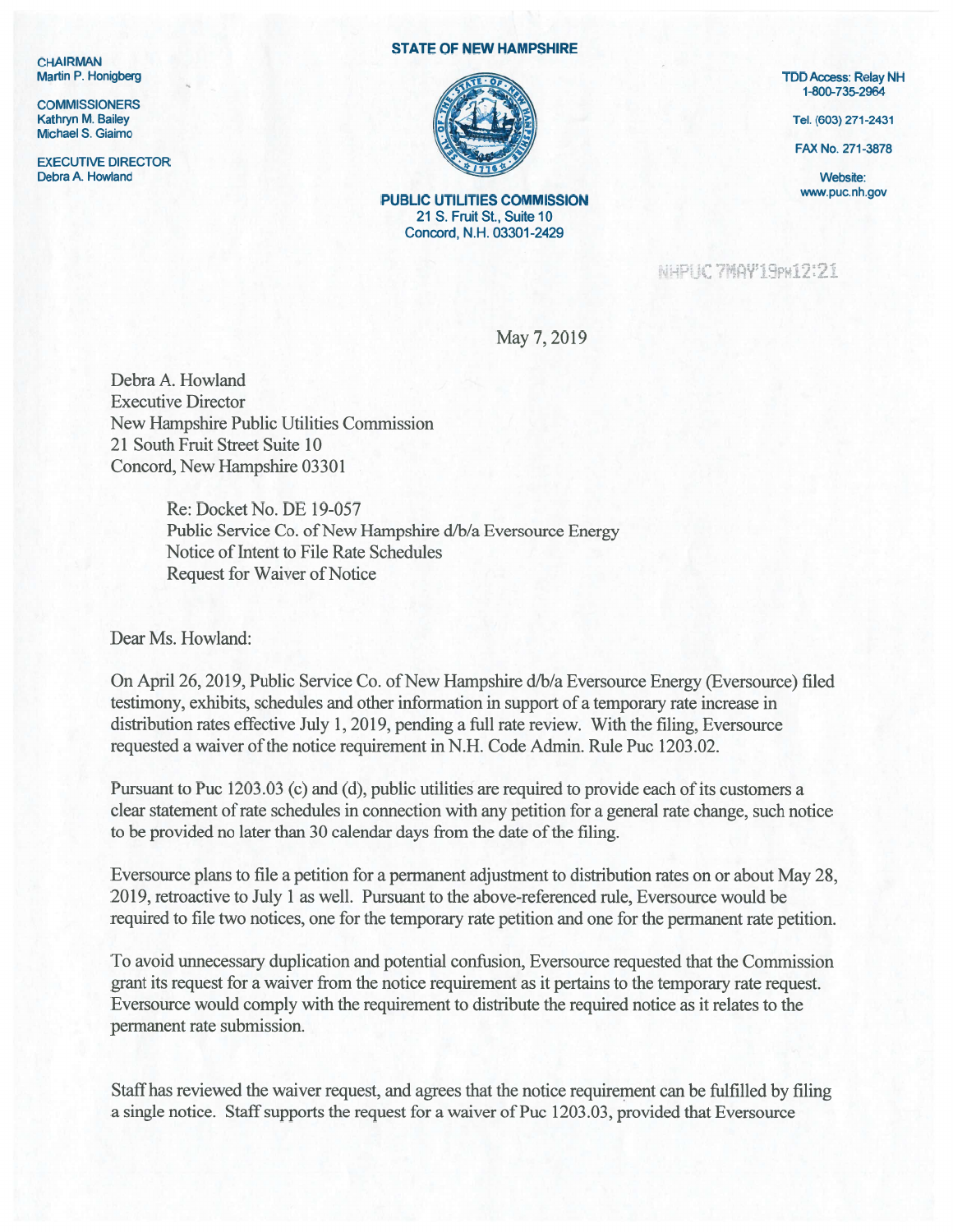incorporate any changes to the notice recommended by the Director of the Commission's Consumer Services and External Affairs Division.

Thank you for your attention to this matter.

Sincerely,

Suzanne G. Amidon **Staff Counsel** 

cc: Service List (electronically only)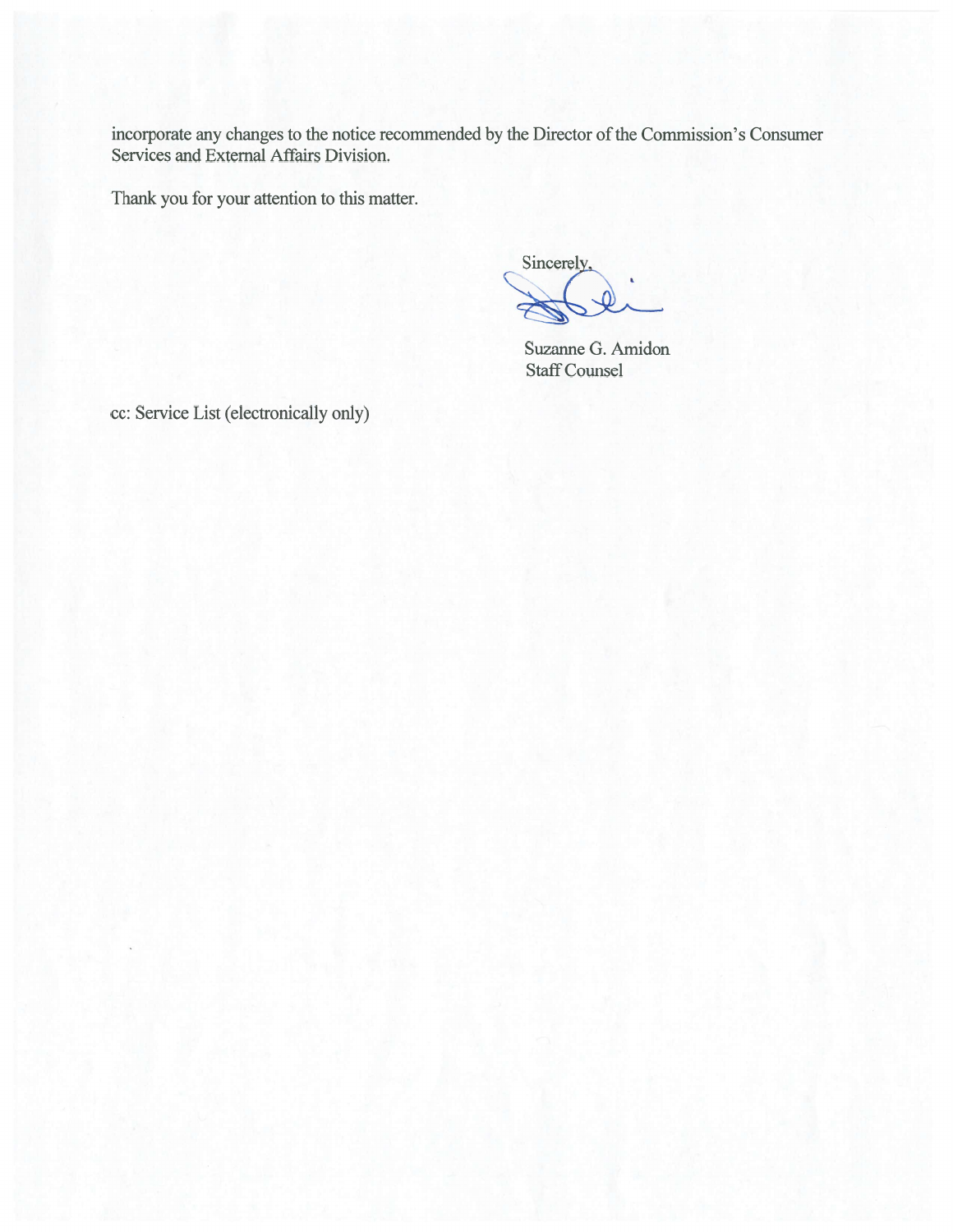Kristi L Davie Eversource Energy PC Box 330 Manchester NH 03105 kristi.davie@eversource.com John Defever johndefever@yahoo.com Kurt Demmer New Hampshire Public Utilities Commission 21 South Fruit St Ste 10 Concord NH 03301 kurt.demmer@puc.nh.gov Allen M Desbiens Eversource Energy 780 N. Commercial St Manchester NH 03105-0330 allen.desbiens@eversource.com Jay Dudley New Hampshire Public Utilities Commission 21 South Fruit St Ste 10 Concord NH 03301 jay.dudley@puc.nh.gov **Matthew Fossum** Eversource Energy P0 Box 330 Manchester NH 03105 matthew.fossum@eversource.com **Thomas Frantz NH Public Utilities Commission** 21 South Fruit St Ste 10 Concord NH 03301 tom.frantz@puc.nh.gov D. Maurice Kreis Office of Consurner Advocate 21 South Fruit St Ste 18 Concord NH 03301 donald.kreis@oca.nh.gov Marc Lemenager Eversource Energy marc.lemenager@eversource.com Erica Menard Eversource Energy 780 N. Commercial Street Manchester NH 03105-0330 erica.menard@nu.com